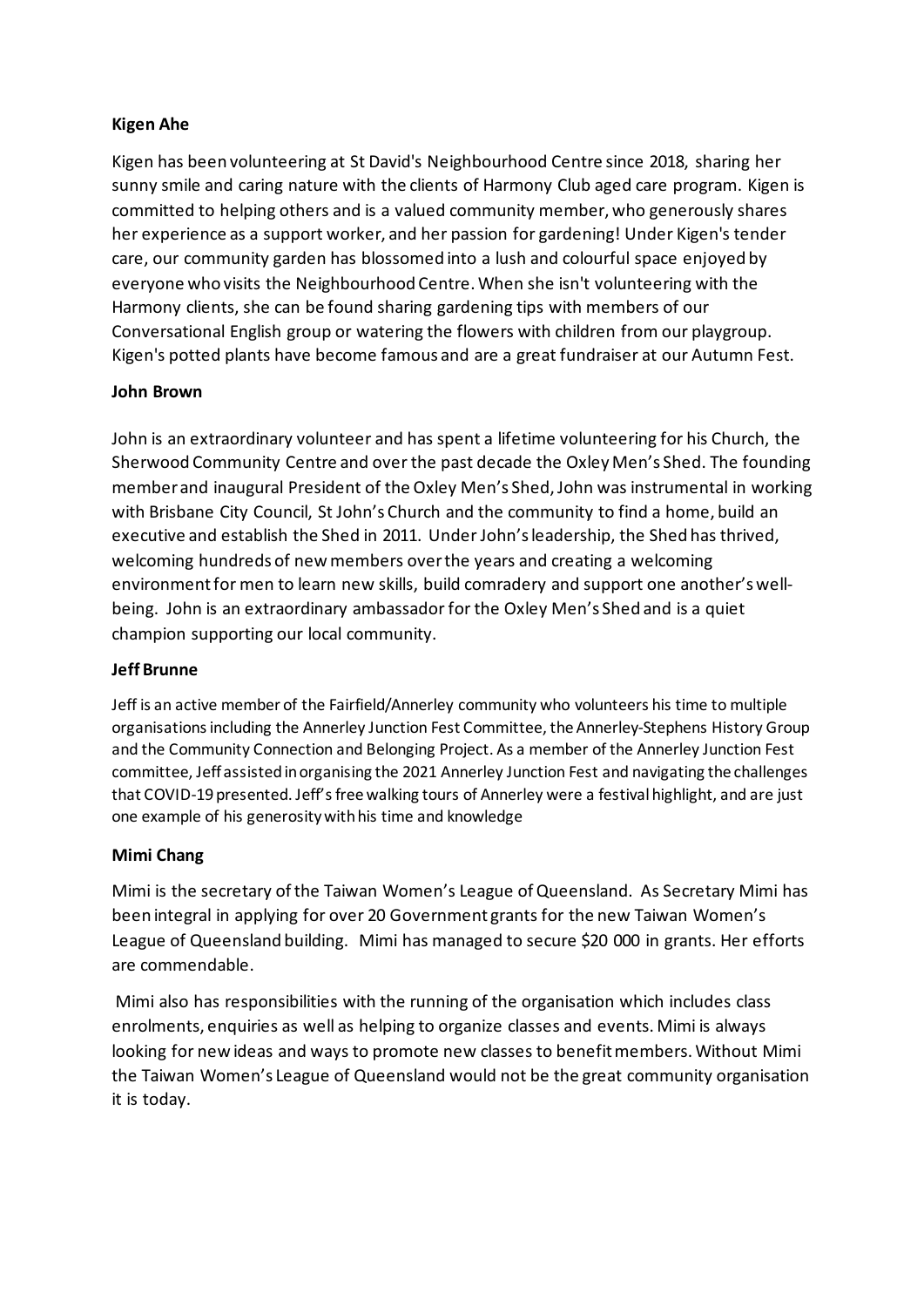### **Benjamin Chen**

Ben has been a volunteer for the Taiwan Women's League of Queensland for the last 12 years. Ben has been nominated for the work he did to oversee the development of the Taiwan Women's League of Queensland premises in Runcorn. This was a very involved process which required extensive meetings between all levels of government and the local community. Ben also contributed to the building design, choice of materials and oversaw the building project while it was in progress. After the Community Centre was opened, he volunteered to be on roster 4 days a week and was responsible for the cleaning and tidying of classrooms, community hall and general maintenance. The Taiwan Women's League is grateful for all Ben's work.

## **Shou Men Chen**

Shou Men Chen has been a committee member of the Australian Cantonese Association for several years. Shou Men helps to organise and run the Association's annual dinner functions. She also helps by organising and conducting the prize draws. Shou Men is also responsible for the singing and dancing classes that are enjoyed by the Association's members.

## **Hei (Hugo) Cheng**

Hugo has volunteered for many years with the Chinese Fraternity Association of Queensland Inc. Hugo assists with aged care Community Day Care Respite – this involves very early starts to drive the elderly people from their home to the centre. Once they arrive at the centre Hugo arranges activities like bingo, exercise and singing.

Hugo makes sure everyone has a great day.

## **Elizabeth Cohen-Rogers**

Elizabeth Cohen-Rogers is an extremely dedicated volunteer who has been on the Executive Committees of Parents and Citizens Associations for local State Schools for the last 20 years. Elizabeth was President for 6 years and Vice President for 2 years at Algester State School, where she was also responsible for fundraising and successfully organised the fete every year with the principal. Elizabeth has also been President at Runcorn State High school for the past 12 years – the last 7 of which she has had no children at the school. Elizabeth has worked well with the school and successfully managed the committee, regular meetings, fundraisers, the Uniform Shop and Canteen. While Elizabeth has been President at Runcorn State High School, a new uniform has been introduced and the P&C has been able to contribute over \$100,000 towards numerous projects for the school and the students. Elizabeth has truly loved volunteering in these roles and being able to make a difference for local children and the schools.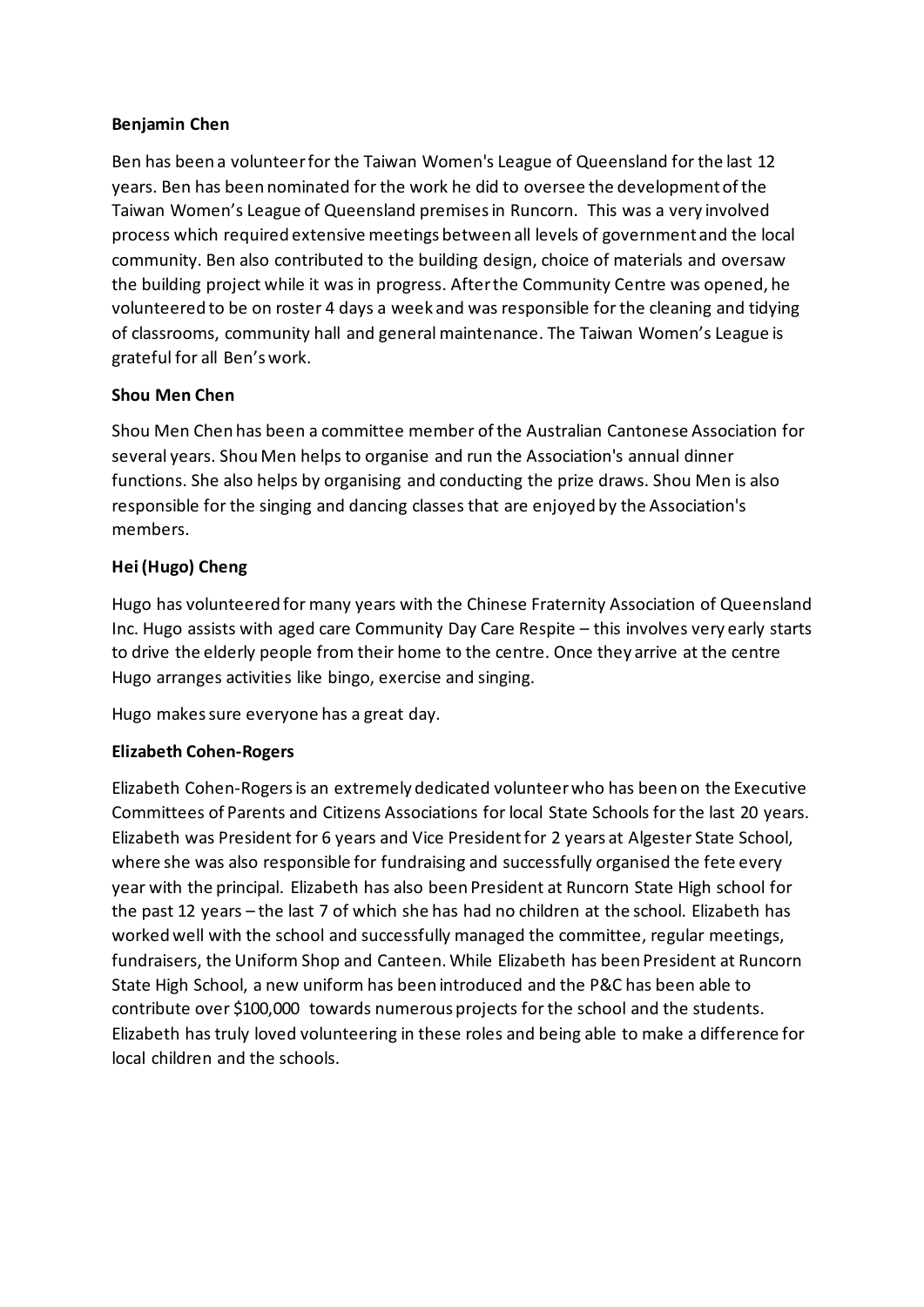#### **Richard Copland**

Richard Copland is a volunteer at Community Plus+ Yeronga and helps on the Community Connection and Belonging project. Richard has a wealth of specific expertise with his prison chaplaincy background. One of the major aims of the project is to support people to get into housing or maintaining their existing housing through community connection and belonging. Richard brings understanding and expertise around transitioning out of prison and has been a major connector for this project. Community Plus+ are so grateful for Richard's tireless effort and understanding of community members.

## **Michael Crosby**

Michael Crosby is the president of the Normanby Hounds Rugby League Football Club, based out of Graceville. In 2021, the club had six senior teams playing in local competitions, making Normanby Hounds the largest senior club in Queensland. With such a large club with various needs, Michael has created a successful leadership structure with volunteers running all aspects of the club. From uniform ordering, game day procedures, running fundraising BBQs, coordinating training and game times, event nights and community events, there is plenty of work to do. The club has seen a lot of achievements thanks to Michael's guidance, creativity and approachability. Michael was responsible in securing grants to have floodlights installed on the main field, that allowed the club to expand their training area and game capacity for night games. This has seen participation from the surrounding community in attending local football games and having an enjoyable time. Michael manages all this as well as working full-time and raising his young family.

## **Leonie Crowe**

Leonie has made a measurable impact for over 10 years as the Brisbane Dog Training Club's president. She is a passionate advocate for positive reinforcement-based Dog Training, encouraging owners to train, support and have fun with their dogs. Not only does Leonie lead and motivate the club committee she also volunteers as an instructor and mentor at the club, leads working bees, looks after much of the administrative tasks, organises Dogs QLD competitive trials multiple times a year and spearheads new initiatives in order for the club to continue to provide up to date and scientifically backed training methods to community members. With Leonie as leader the club membership has grown and the number of Instructors and courses run has increased, better supporting the dog owning members of the local community. Despite her own health challenges and the ongoing issues in keeping the club going during Covid19 restrictions, Leonie exudes an enthusiastic and supportive presence at the club.

## **Larissa Deake**

Larissa is a visual artist and curator and volunteer member of the Annerley Junction Festival organising committee. In 2021, Larissa brainstormed the idea for the inaugural Annerley Art Show as part of the Annerley Junction Festival and used her professional expertise to coordinate and curate an exhibition of local artists. Thanks to Larissa's hard work and creativity, local artists of all ages and abilities were given the opportunity to share their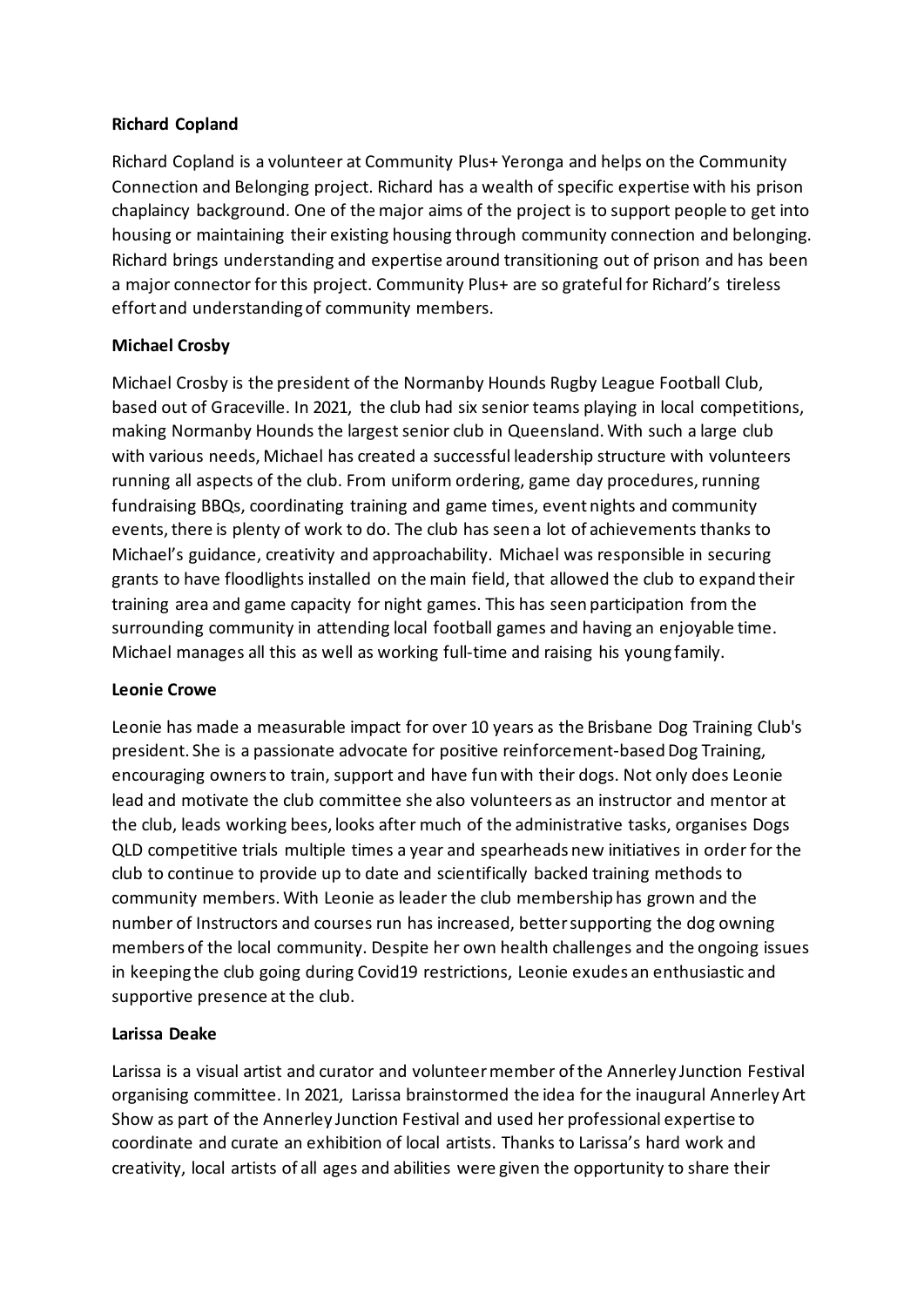work with the local community in a pop-up gallery. The event was a huge success, and the Art Show is set to become an annual fixture at Annerley Junction Fest.

## **Jitendra Deo**

Jitendra is a community leader and has helped many people in the community. Jitendra has been instrumental in building a multipurpose Hall at 198 Learoyd Road Willawong named Queensland Vedic Cultural Centre Pty Ltd. The hall is used by many people. Jitendra is President of Arya Samaj Queensland Inc, Religious organisation Chairman Deo Family Charitable Foundation- that organise events including Girmit Remembrance Day and Fiji Day Celebrations for people of Fijian Diaspora. Jitendra is also a radio host and has a talk show to raise social and health issues amongst the wider community and interviewing politicians, community leaders, health professional and others who make difference in the community. He is also Community Services Director of Rotary Club of Brisbane Internationalwhere he works with his members to provide food for homeless and provide help to those in need.

# **Cheryl Desmarais**

For almost a decade Cheryl has been an integral member of the Ekibin Lions Club, volunteering at a wide range of events, BBQs and fundraising activities to help local and international groups in need. Her kindness and caring approach to helping others creates an inclusive and welcoming environment for Lions members and a positive relationship with the local community. Cheryl has served on the Club's executive as Secretary for several years and most recently, as the Ekibin Lions first female President for the past two years.

# **Desley Griffiths**

Desley has a long history of helping local people through tough times. Desley works with the Brisbane Vintage & Collectables Op Shop to provide much needed support to people who are struggling to finding housing or finding it hard to get supplies for school or day to day basics. Desley also assists local domestic violence shelters in getting the items they need. Desley does all these things, and it makes an enormous impact, but she expects nothing in return.

## **Rachna Gupta**

Rachna was instrumental in helping raise funds for domestic violence victims through Rize Up Australia. She has worked as a volunteer to raise funds for Breast Cancer Australia and currently volunteers at events to support women who lack in confidence. Rachna has a passion for writing and through her writing she encourages friends and family to come forth and get involved in her charity work.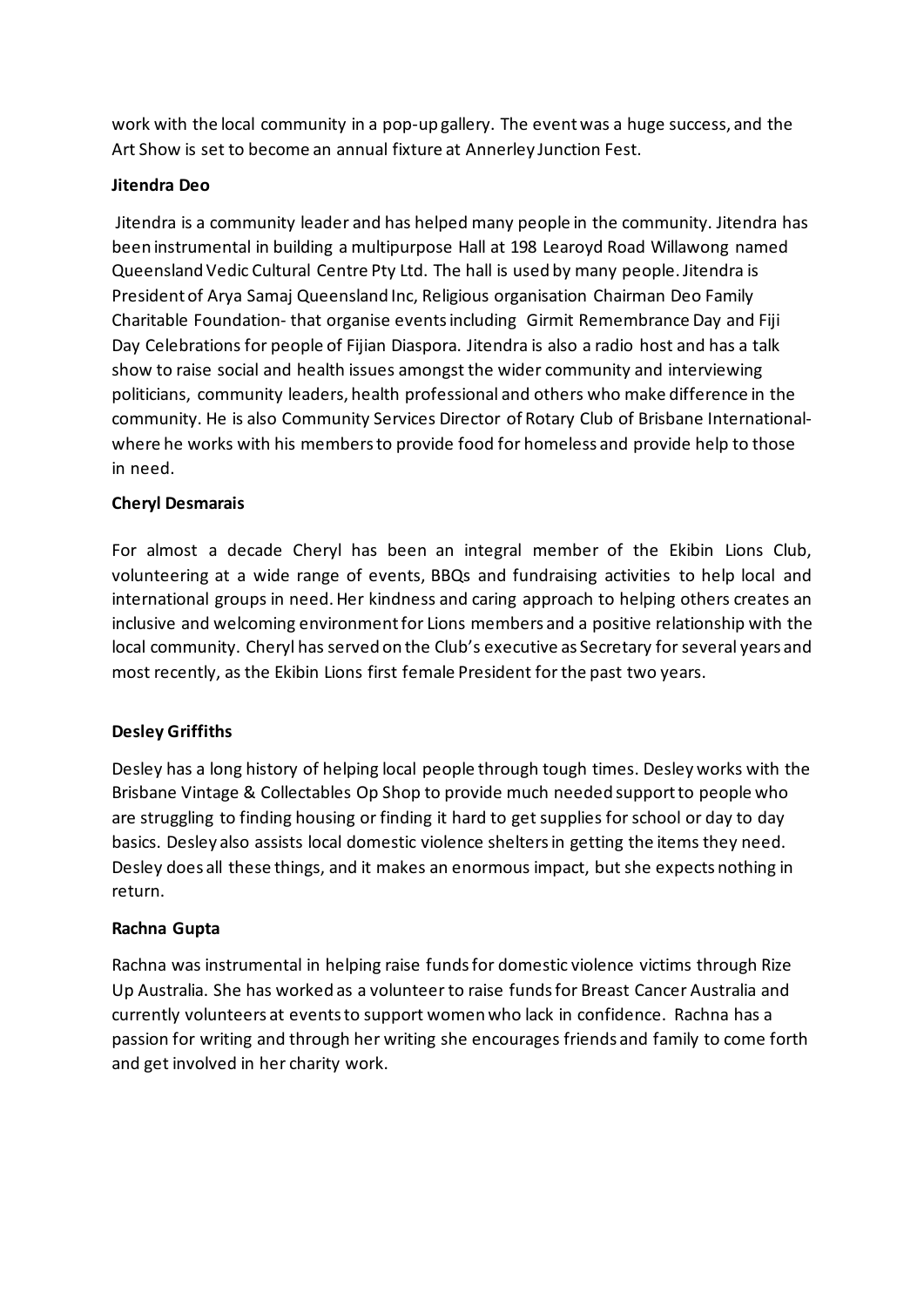### **John Hogan**

John is a social member of the Sherwood RSL Sub-Branch and is always offering his time and support of the Sub-Branch and its members. John also works at the monthly members BBQ by preparing food in the morning, serving food for lunch and then also cleaning up. John also is the Santa at the Christmas party every year and brings fun and laughter to every day. John has been a long-standing social member of Sub-Branch and the members would be lost without his comradery, dad jokes and assistance.

#### **Teresa Howkins**

Teresa assists her mother and other members of the War Widows Association –Sherwood Branch to get to their monthly meeting, to do their banking and manage their affairs. Teresa also organizes for them to get to their Christmas functions which brings together ladies from many different branches and for their annual state get together. This assistance provides these War Widows the opportunity to meet similar people who have lived through the anguish of having seen a husband perish serving their country. Teresa's tireless efforts make these special ladies feel they are appreciated for who they are and what they have been through.

#### **Geoff Ivett**

Geoff is a volunteer with Sherwood Meals on Wheels. He has been described as the most amazing man that will help anyone with anything. Geoff is someone who can always be relied upon and is s the first to respond whenever help is required. Geoff often helps as many times as 3 days per week. Sherwood Meals on Wheel are incredibly grateful for the help.

#### **Sophie Julian**

Sophie has served as President of the Sherwood Festival Committee since 2020. During these two years, she has done a fantastic job ensuring the Festival could go ahead despite the hurdles presented by COVID-19. With perseverance and creativity, Sophie and her committee of volunteers have continued the 26-year-old tradition of bringing the community together and supporting local business via the Annual Sherwood Community Festival event.

#### **Dave Kent**

Dave has been heavily involved with Oxley Creek Catchment Association in various positions since its inception in 1996. In the early days he chaired a number of sub-committees focusing on water and land management and for the last few years he has been OCCA's President and was re-elected at the recent AGM. Dave has also been heavily involved in organising the Peaks to Points Festival, and prior to P2P, the Oxley Creek Water Festival. He helped to organise the 60 events in the 2021 program (as well as lead or participate in all the activities organised by OCCA – nest box building, open day, BBQ etc) as well as leading a bus tour and attending many of the other events. Dave readily volunteers to assist with all OCCA's activities including events such as Greenheart Fairs, Clean Up Australia Days, World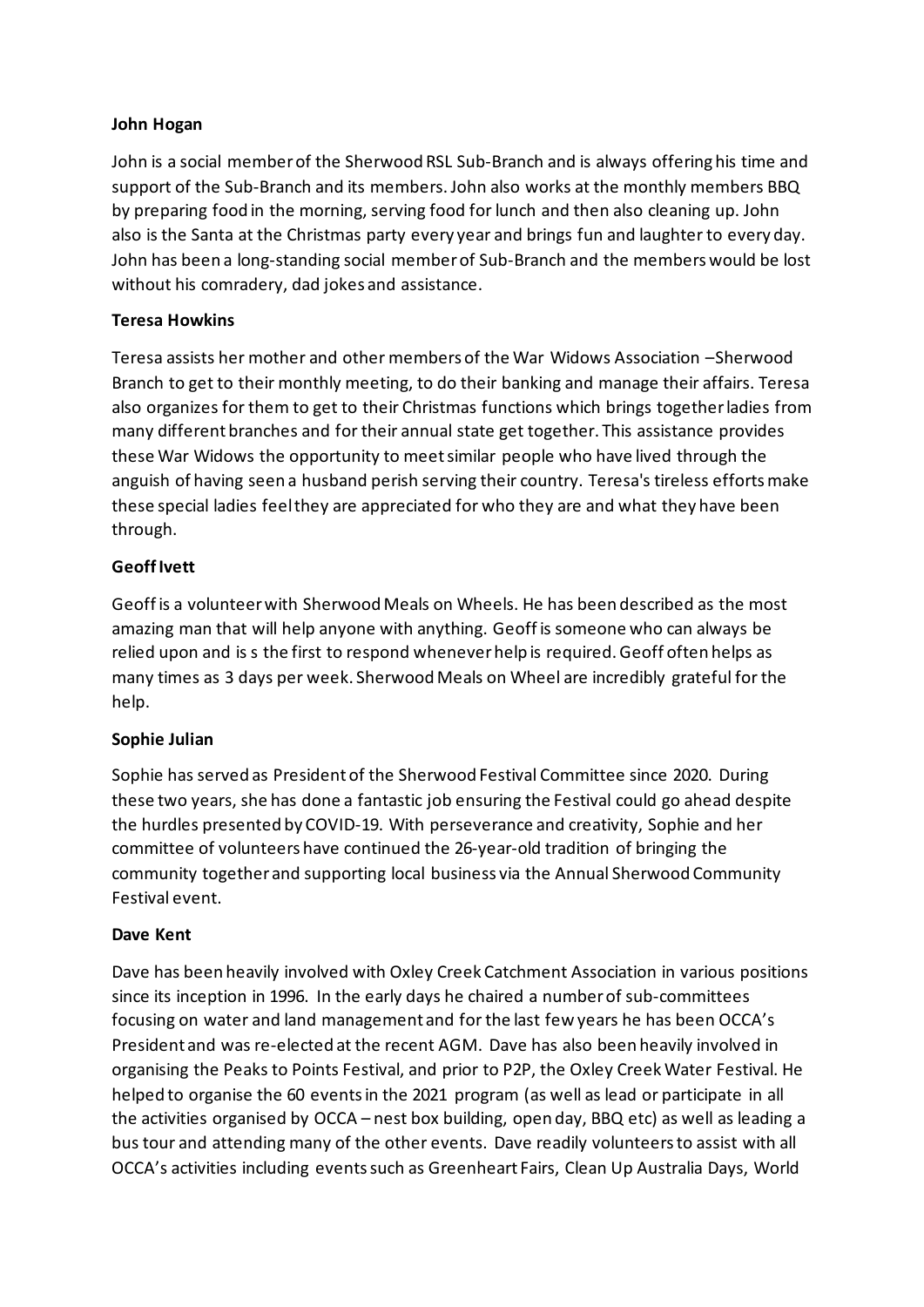Environment Day, Logan EcoAction Festival, Moorooka Family Day and many others. Dave has also taken it upon himself to rehabilitate a stretch of the Brisbane River at the end of Blackheath Road, undertaking weeding and rubbish removal. Oxley Creek Catchment Association are so grateful for all Dave's hard work.

## **Phil Kyle**

Phil is an honorary social member of the Sherwood RSL Sub-Branch and is always offering his time and support of the Sub-Branch and its members. Phil also works at the monthly members BBQ by preparing food and being the resident BBQ chef, serving food for lunch and then also cleaning up. Phil is an ever present and avid volunteer to the Veteran Community. Phil is a long-standing member of our Sub-Branch and the members of this Sub Branch would be lost without his comradery, assistance and dedication to duty.

# **Leah Lang**

Leah joined St David's Neighbourhood Centre in 2018 as an administration volunteer. Over the years Leah has become a valued and respected community member. Volunteering three days a week (or more when needed!). Leah is a ray of sunshine as she welcomes people to the Neighbourhood Centre and assists with administration tasks. Nothing is too hard for Leah and she is always willing to pitch in however needed. Her kindness and care for others is evident in all she does. Leah is a great representation of St David's Neighbourhood Centre's commitment to being a place of welcome.

## **Jessie Liu**

Jessie was the founding president and current president of Taiwan Women's League of Queensland Inc. The building of the new premises was a huge task and required a lot of management from members of Taiwan Women's League of Queensland. Jessie had a vision for the centre and so was instrumental in it being built for the whole community to enjoy. The Centre is now open for lessons and other activities. The centre still needs some items but with Jessie as President there is no doubt it will be completed soon.

## **June McNicol**

June is a founding member and valued volunteer of the Yeronga Meals on Wheels. June served as Secretary of the Yeronga Meals on Wheels from its inception in 1971 and remained on-board until it merged with Southside Meals on Wheels in 2021. Over 50 years, June has dedicated her time to the Meals on Wheels mission to support the elderly within our community and reduce the risk of social isolation. While doing so, June has remained forward-thinking and adapted to change as needed to ensure the organisation's ongoing success.

## **Molly Neville**

Molly is an outstanding individual who gives countless hours to Sherwood District Meals on Wheels. Molly is always reliable and happy to help with any task. Molly is also a member of the Oxley Bowls Club and bowls each Tuesday. Along with Molly's community work she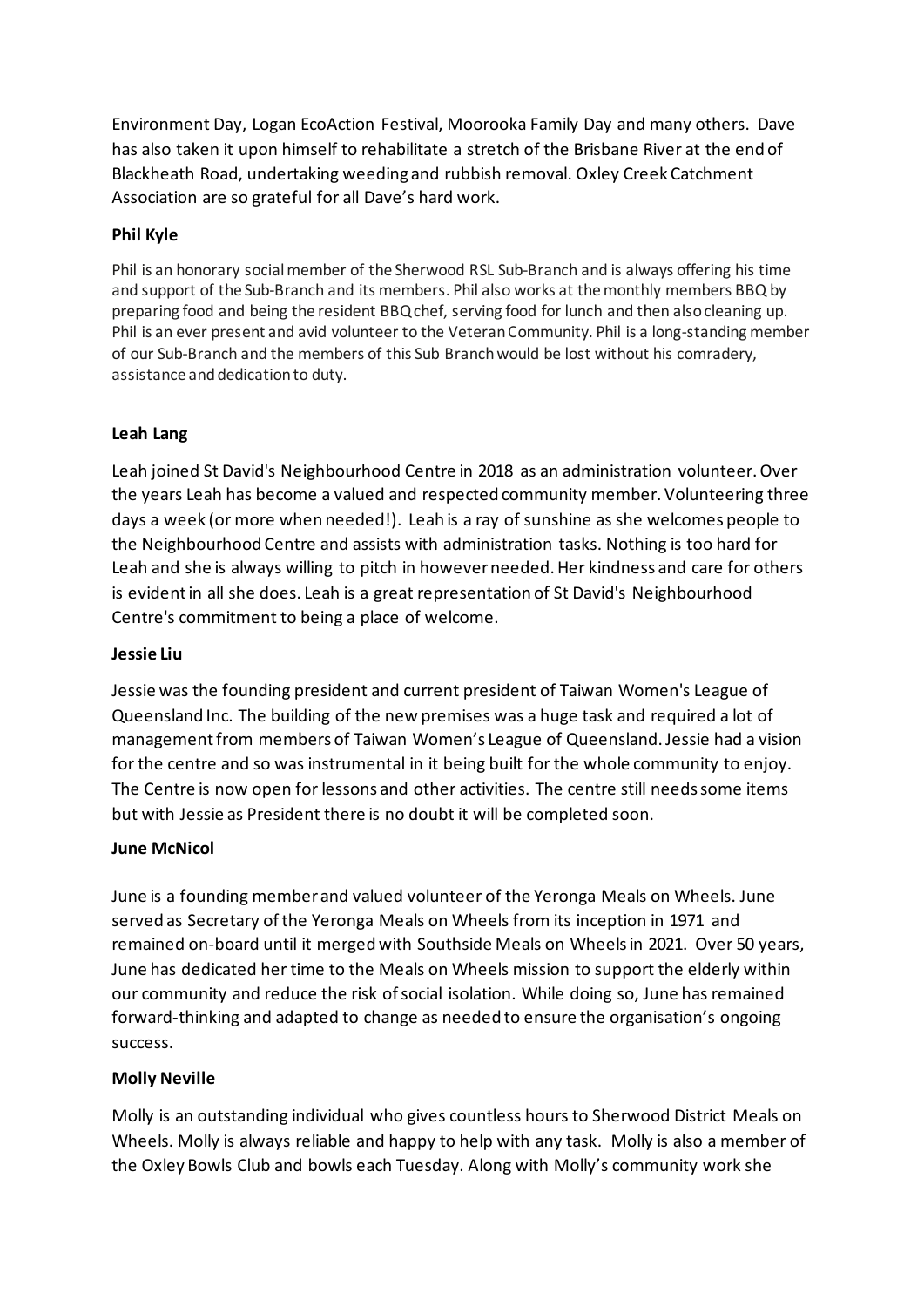cares for her husband who has a terminal illness. Molly is a selfless person who deserves recognition.

#### **Sue Nunn**

Sue started volunteering at St David's Neighbourhood Centre in 2017 and is passionate about her work at the Thrift Shop, (especially the books!). Sue is great at fundraising activities, and she helped with Autumn Fest. Sue puts in an incredible effort to source quality donations not only for the Thrift Shop, but for program activities, raffles and lucky door prizes. She is also a great salesperson (along with her volunteer partner Irene). Sue shares that her motivation is the benefit that her fundraising efforts bring to our community. The St David's Neighbourhood Centre community is blessed by Sue's enthusiasm and support, and she is always ready to assist at events, and attend centre activities. Sue's generosity and care also extends to family, friends, and neighbours.

#### **Jim Pascoe**

Jim is one of the founding members and long serving Secretary of the Oxley Men's Shed. For more than a decade Jim has served on the executive of the Shed, supporting the current and past President's Martin and John and organising the shedders events and activities. Jim's contribution to the Shed has been documented through his monthly newsletter to members, a humorous and informative account of the activities and lives of the Shedders and their families. It's a must read. Jim's humour, warmth and organisational abilities are outstanding and have helped make the Club a welcoming, inclusive and successful place for blokes to enjoy each other's fellowship.

#### **Modabera Popal**

This person is truly an exceptional example of a volunteer. Modabera Popal is the founder and principal of the Mashal Irfaan Afghan Language School which is a not-for-profit ethnic school open to anyone wanting to learn the native languages of Afghanistan, Dari and Pashto. Since 2008 when she established the school, she has dedicated unquestionable hours into running this school with the help of her wonderful staff, who have always worked voluntarily and spend out of pocket for school equipment, textbooks ,printing and also prizes for students to encourage them to strive. Since the new arrival of the Afghans from Afghanistan, Modabera had been working around the clock to organise English to be taught at the Afghan Language School so that settling in for the new Afghans is made easier as the large majority only speak Dari and do not know English. She has been spending a significant amount of her time working to integrate the curriculum to assist these new Afghans. She is also going out of her way to organise with the education department for some educational assistance for the new Afghans settling in.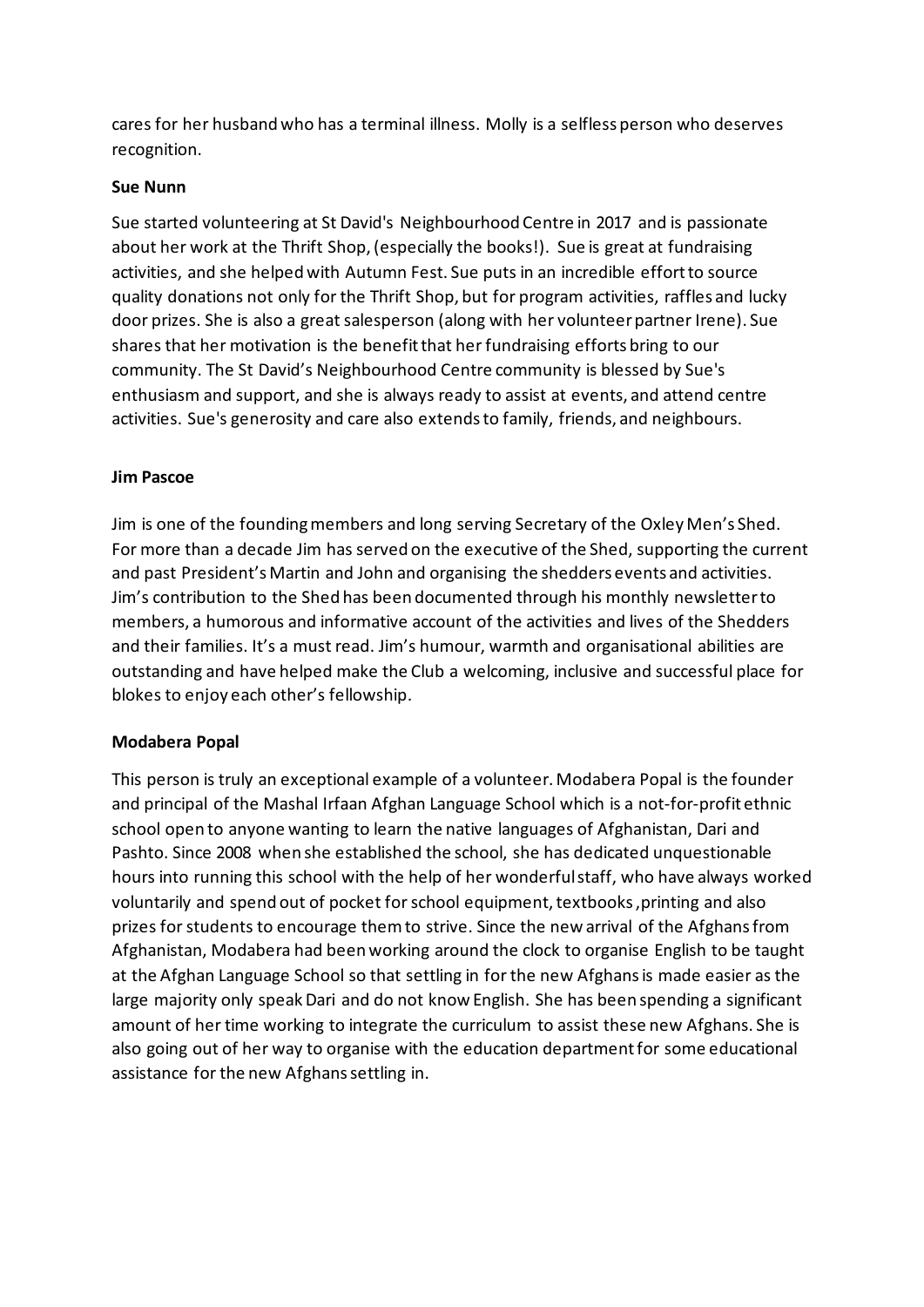## **Lila Pratap**

Damini Women's Association of Qld was founded by Lila in 2006 to empower women and children. The organisation aims to provide advice to women, to be a voice for them to Governments and to assist them to develop skills to help them to participate in society.

Lila Pratap has excelled in community work for 20 years. Her contribution has been in several organisations Hindu Mandir Association of Queensland Inc for 15 years, Indian Senior Citizens Association of Qld for five years and Federation of Indian Communities of Qld for 10 years. Lila was one the founding members of Fiji Australia Club and served in the committee as a secretary for three years. Lila is a great mentor to others and this community is lucky to have her.

# **Elizabeth Pu and Jack Wei**

Jack and Elizabeth have volunteered with St David's Neighbourhood Centre since 2015. This dynamic duo are familiar faces around the centre as they spend three days a week working hard in the Thrift Shop and the Stay N Play Playgroup. At the Thrift Shop Jack has a special role managing all of the donations of shoes and handbags, and can tell you some funny stories about the things he has found in handbags over the years! Elizabeth assists with managing the book and clothing donations. They are very respected and appreciated by the Thrift Shop team for their dedication and work ethic.

Jack and Elizabeth also volunteer with the Stay N Play playgroup, where they assist the playgroup coordinator with setting up and delivering the program, and most importantly playing with kids! The parents and children look forward to seeing them every week. Through their generosity, kindness and dedication, Jack and Elizabeth contribute so much to St David's Neighbourhood Centre and our community.

## **John Quak**

John is a volunteer with Community Plus+ Yeronga and works on the Community Connection and Belonging project. John has gone above and beyond to be the hands and feet of the project. John used to work as an Engineer and when he retired, realised the importance of working with people and having something to do. John volunteers an average of 30 hours a month to support regular activities as well as providing practical help to people experiencing housing insecurity. John is a very reliable quiet achiever and deserves recognition for his work.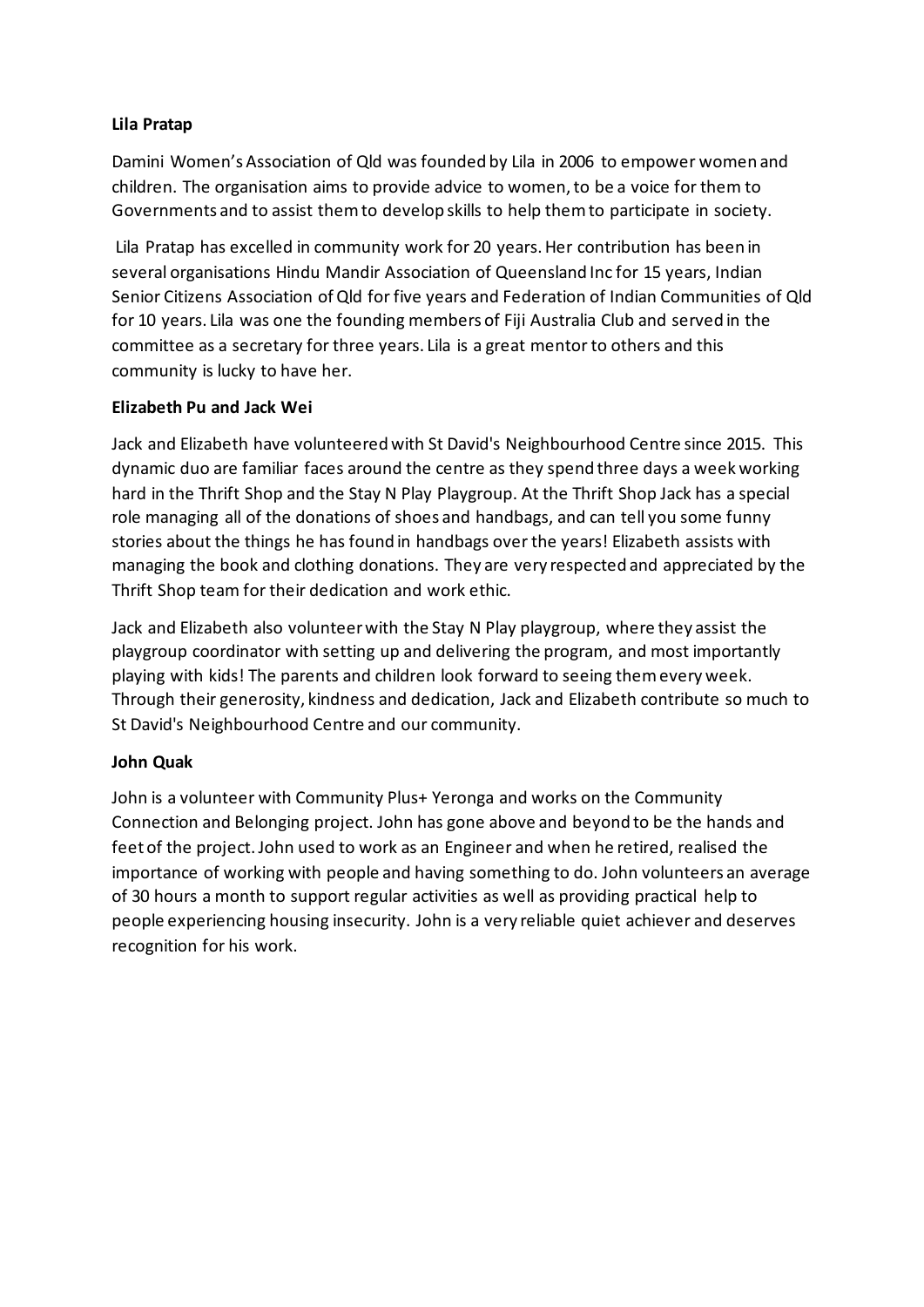#### **Karen Ramsey**

Karen Ramsey and her family have been involved with Sunnybank Rugby Union Club since she was 8 years old. Karen sold raffle tickets for the club and worked in the club's canteen during her childhood, then returned in 2014 when her son began playing rugby union for the club as an under 6 year old. Karen became a Sunnybank Junior Rugby Club committee member in 2017 and has been Treasurer since 2018 and Chairperson since 2019. Karen has been an exceptional leader and has encouraged change. Her capacity to develop relationships, drive improvements and challenge the status quo has been fundamental to the success of Sunnybank Rugby Union Club and the wider Brisbane Rugby Union competition. Karen is extremely passionate about Sunnybank Rugby Union Club and volunteering to the best of her ability in her roles, to improve the club.

#### **Bruce Riddell**

Bruce is the (volunteer) treasurer of the Annerley Baptist Church and has forged a partnership with the Annerley Community Plus+ organisation to realise his lifelong dream of making his church a place of sanctuary for people sleeping rough. He has volunteered 22+ hours every week over the last 3 years to the project, Community Connection & Belonging project. Bruce has been described as the glue of the project, providing practical, pragmatic, grounding advice and support for cabin residents as well as business knowledge and church organisational insight. Community Plus + would not be able to run the project without him.

#### **Mary Lou Simpson**

Mary Lou is a long-time supporter of the Oxley Creek Catchment Association and has devoted much of her time to improving the environment of the Oxley Creek Common. She is a founding member of the Friends of Oxley Creek Common and has been a committee member since its inception. She has established 2 working groups at the Oxley Creek Common to remove weeds and increase the extent of native vegetation to improve appropriate habitat for native fauna. The Tuesday Common Carers has been operating for over 6 years for 2 hours each Tuesday morning and Mary Lou has gathered a group of about a dozen dedicated volunteers to support her work. in 2021 she established Walk and Weed a group that meets on the first Saturday of each month to take a gentle stroll round the Common and pull up a few weeds on the way. May Lou has also supported the recent establishment of the Bushcare and Beer initiative, a partnership between Oxley Creek Catchment Association and Helios Brewing Company to undertake weeding at the Common once a month. Mary Lou also supports OCCA's Corporate Volunteering program helping volunteers from companies and businesses to increase their knowledge of weeds and native plants whilst weeding or planting at the Common. She is a font of information on weeds and native species and is more than happy to pass on her knowledge to others.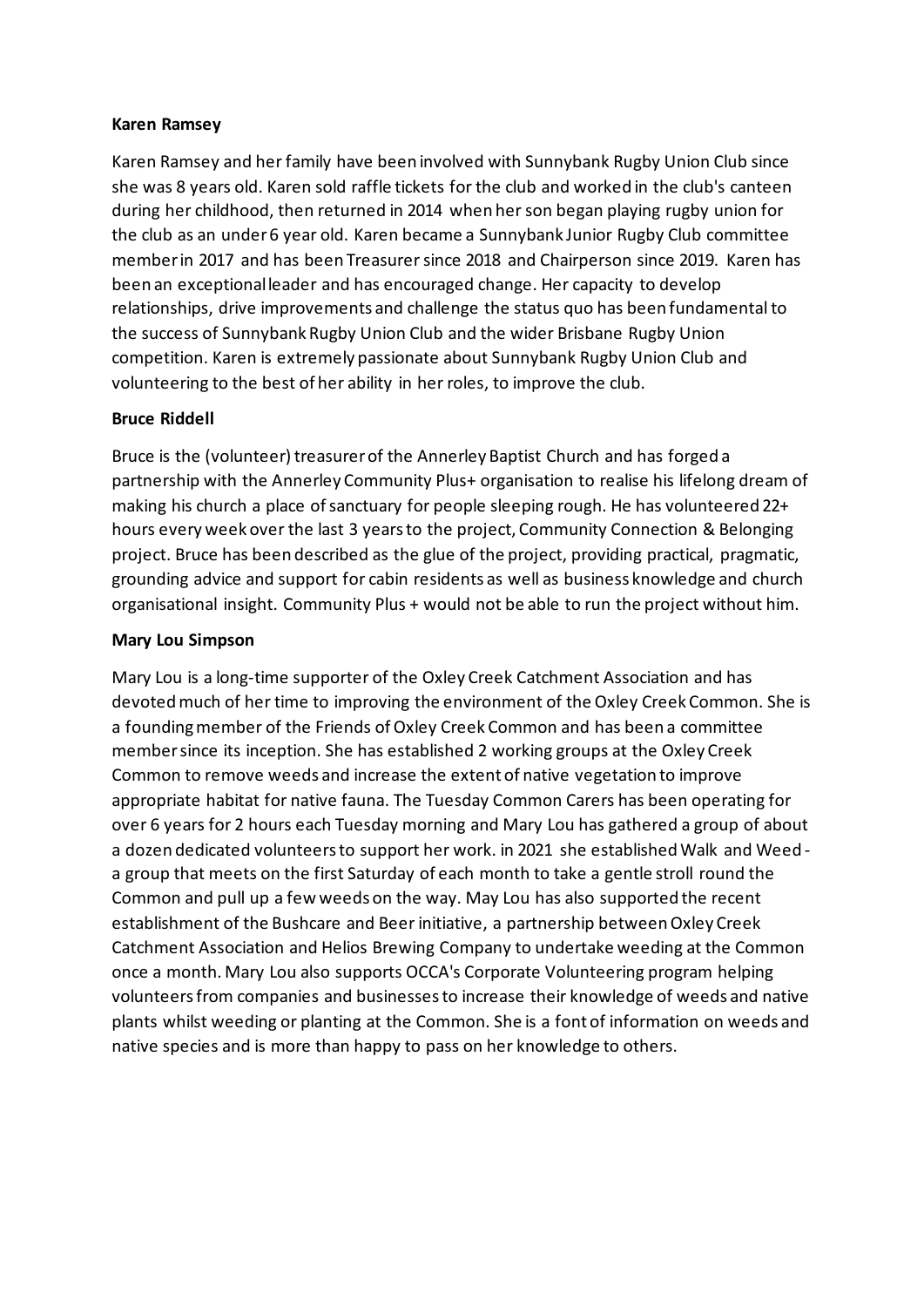#### **Noel Standfast**

Noel has been a dedicated and enthusiastic supporter of Oxley Creek catchment Association since its formation in 1995. He formed and continues as the Coordinator of OCCA's CreekCare program which supports 10 Habitat Brisbane sites in the catchment from Sherwood through Salisbury to Sunnybank. CreekCare team provides additional labour for the bushcare groups. Noel leads the CreekCare volunteers every Thursday morning to one of these 10 sites on rotation. He liaises with each Coordinator to determine the work required to be done at each site and organises his team of a dozen or so enthusiasts of varying ages to undertake whatever is necessary – weeding, mulching, watering, planting etc. Noel also supervises and mentors students and younger volunteers, giving freely of his knowledge and expertise. The CreekCare team continues to expand due to Noel's enthusiasm, energy, experience and gregarious nature which make him a pleasure to work with. Noel was instrumental in the rehabilitation of Benarrawa Park, Corinda (affectionately known as Noel's backyard).

#### **Ram Sumer**

In recognition of his outstanding leadership and tireless efforts in addressing and raising Yoga awareness in our community, especially to Yoga group members and Indian Seniors Citizen Association members. Many members have benefited from knee and joint aches, pulled muscles, breathing difficulties to back pains, Osteoporosis. For the last 13 years , he has been taking Weekly Yoga classes at no cost, absolutely free. But what is also staggering is how the efforts of one person, can truly make a difference in addressing this problem.

Ram has been actively involved in all the organised events of Seniors Association by providing support in multiple ways. As Vice President of the Seniors Association, he regularly visits older members and assists if the need arises. Ram strives to utilise every opportunity in his efforts to help anyone, and in any community organised events. He also runs Quiz programs for Seniors Quiz, getting them together and members take part willingly which gets them motivated.

## **Andrew Trail**

Andrew is a volunteer at Community Plus + Yeronga and involved in the Community and Belonging Project. Andrew came to help in June 2021 as a cabin resident and has flourished in volunteering his time on the project. In the last 3 months, he has cooked, cleaned, done ground maintenance and started becoming a community connector at the weekly lunches. Community Plus + Yeronga are so grateful for everything Andrew has done.